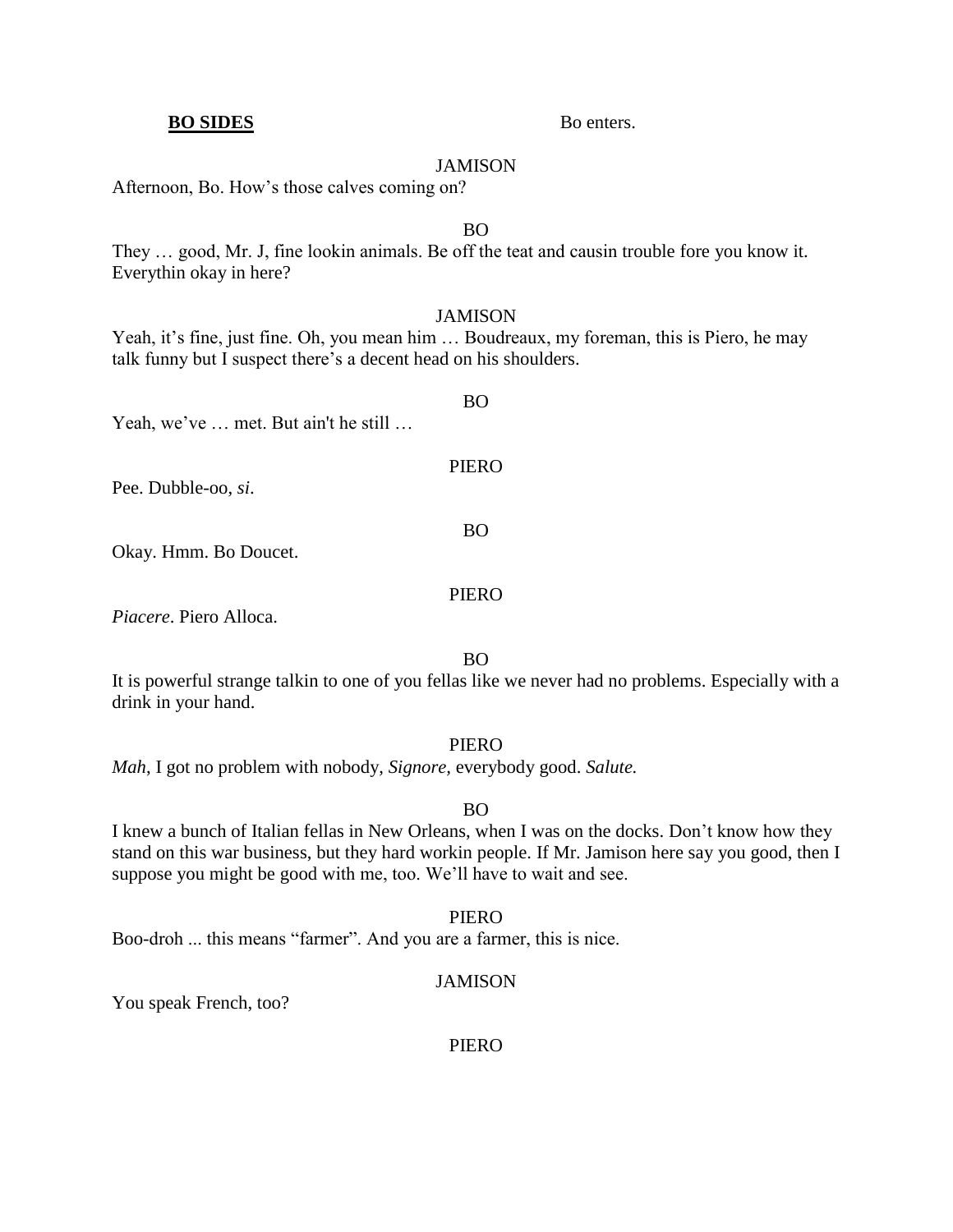We have schools in Italy, *Dottore*. *Scusi*, I ask you, *Signore* Boudreaux, I see you, the foreman, and *Signorina* Maggie, *Signorina* Bennie, important people, very good people…

BO

What are you tryin to say?

## PIERO

In Italy, they say everybody in America like you is … how you call, *lo schiavo* … the slave?

#### BO

Now hold on—

# **JAMISON**

That is out of line!

Bo menaces Piero

# PIERO

*Aspetta*! This is what they say. People in *Roma*, very smart but … *odioso* … if you not like them, they hate. … My family visit from Sicily, their face is very dark, almost like you. They are treated bad, much angry. But it is different here, *si?* But also, the same. I don't know, so I ask.

# JAMISON

Nobody who ever worked on this ranch has ever been a slave!

Bo calms down, stares at Piero, stares at Jamison, points at Piero

BO

Nobody. Ever. What about before Mizz Jamison's kin got here? What about him?

## JAMISON

That's … look, I know what you're saying. The Army told me these, what they call "cooperators" … could come and work here, that they *wanted* to help, well … most of our boys are across the sea shooting somebody else's boys. It was take the help, or lose the ranch and nobody has anything.

#### BO

Look, I ain't sayin' people don't need to be punished, yeah? ... Yeah. But ... you know this feels all manner of wrong, don't it?

#### JAMISON

Maybe so. But we do what we have to do. I try to treat folks from that camp as good as anybody who works here. They get paid, get good food, I hear they even go to see movies in town. They, they took them to Daytona Beach last week.